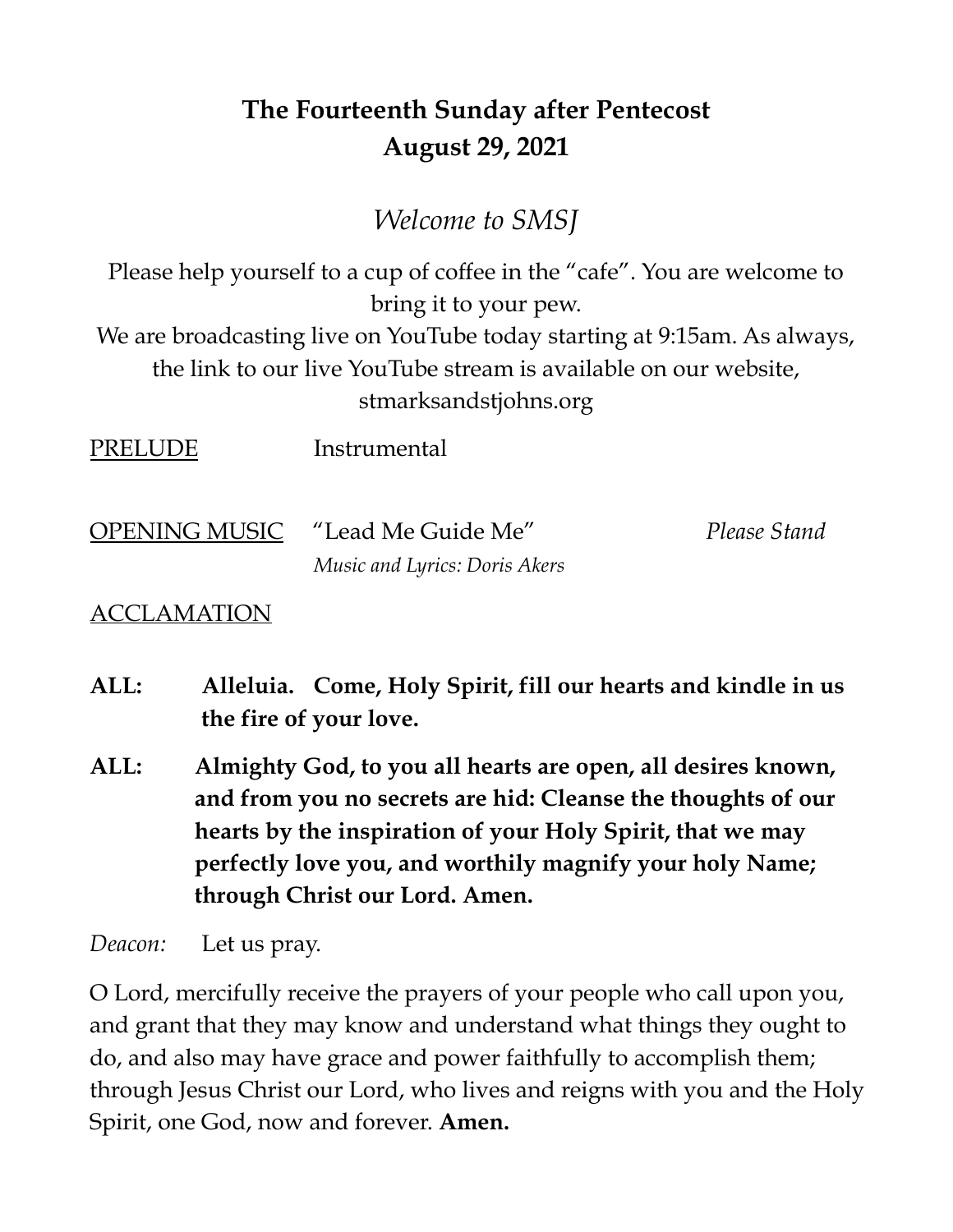The voice of my beloved! Look, he comes, leaping upon the mountains, bounding over the hills. My beloved is like a gazelle or a young stag. Look, there he stands behind our wall, gazing in at the windows, looking through the lattice. My beloved speaks and says to me: "Arise, my love, my fair one, and come away; for now the winter is past, the rain is over and gone. The flowers appear on the earth; the time of singing has come, and the voice of the turtledove is heard in our land. The fig tree puts forth its figs, and the vines are in blossom; they give forth fragrance. Arise, my love, my fair one, and come away.

Lector: Hear what the Spirit is saying.

#### **ALL: Thanks be to God.**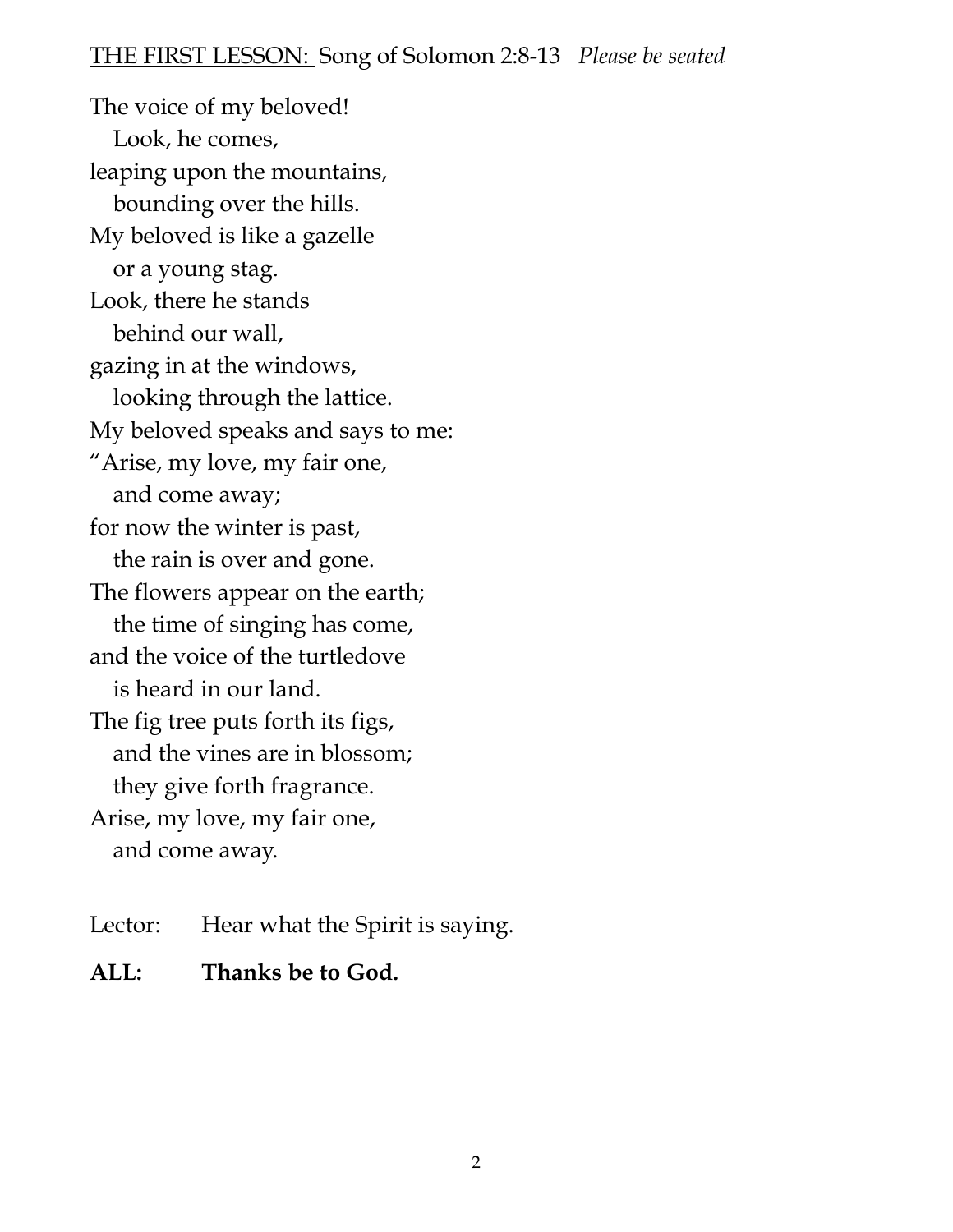#### PSALM 45:1-2, 6-9

My heart overflows with a goodly theme; I address my verses to the king; my tongue is like the pen of a ready scribe.

## **You are the most handsome of men; grace is poured upon your lips; therefore God has blessed you forever.**

Your throne, O God, endures forever and ever. Your royal scepter is a scepter of equity; you love righteousness and hate wickedness.

# **Therefore God, your God, has anointed you with the oil of gladness beyond your companions; your robes are all fragrant with myrrh and aloes and cassia.**

From ivory palaces stringed instruments make you glad; daughters of kings are among your ladies of honor; at your right hand stands the queen in gold of Ophir.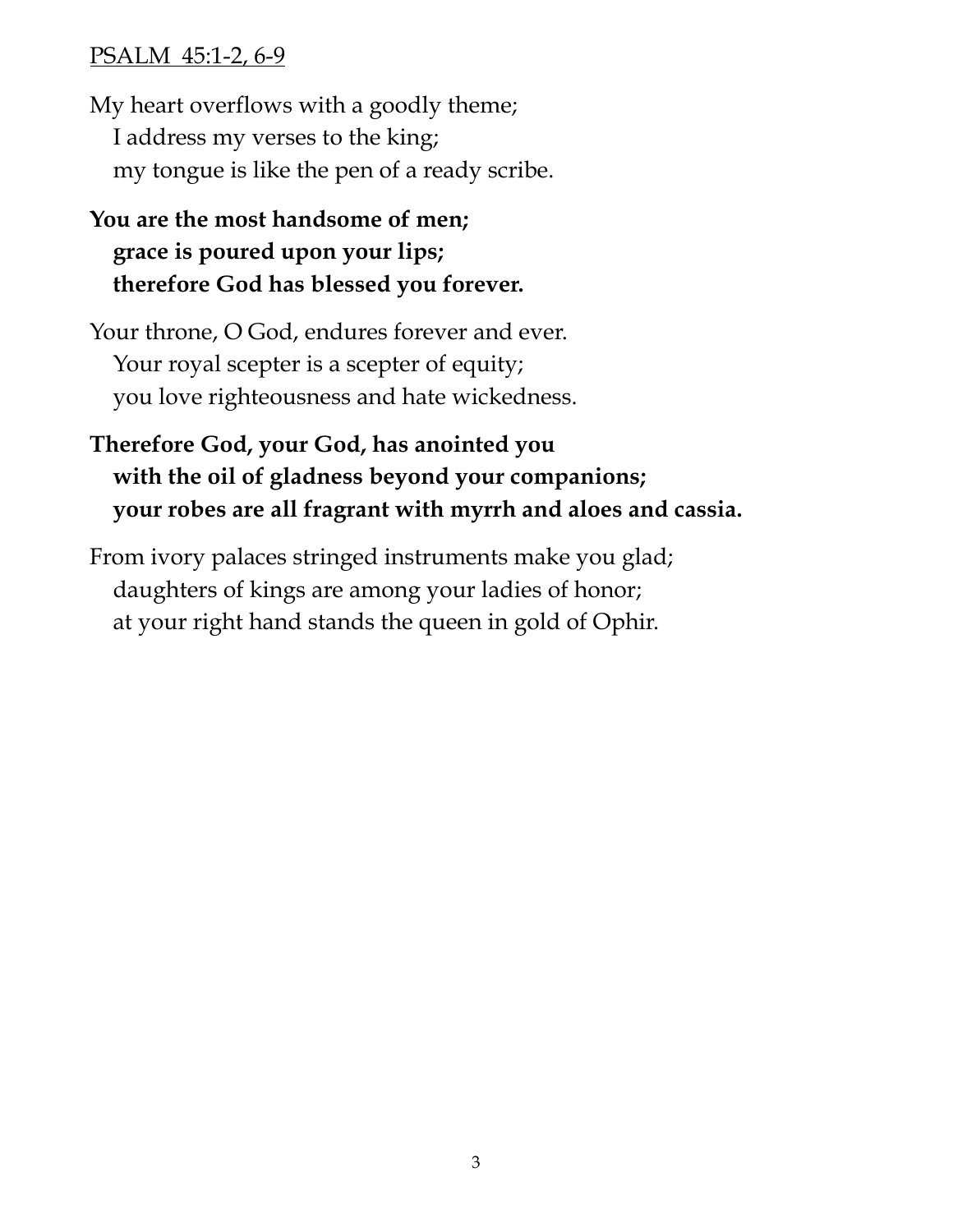## GOSPEL ACCLAMATION "Halle Halle Hallelujah" *Please stand*

*Masked singing encouraged Music and lyrics by Traditional Caribbean. Arranged by Mark Sedio*

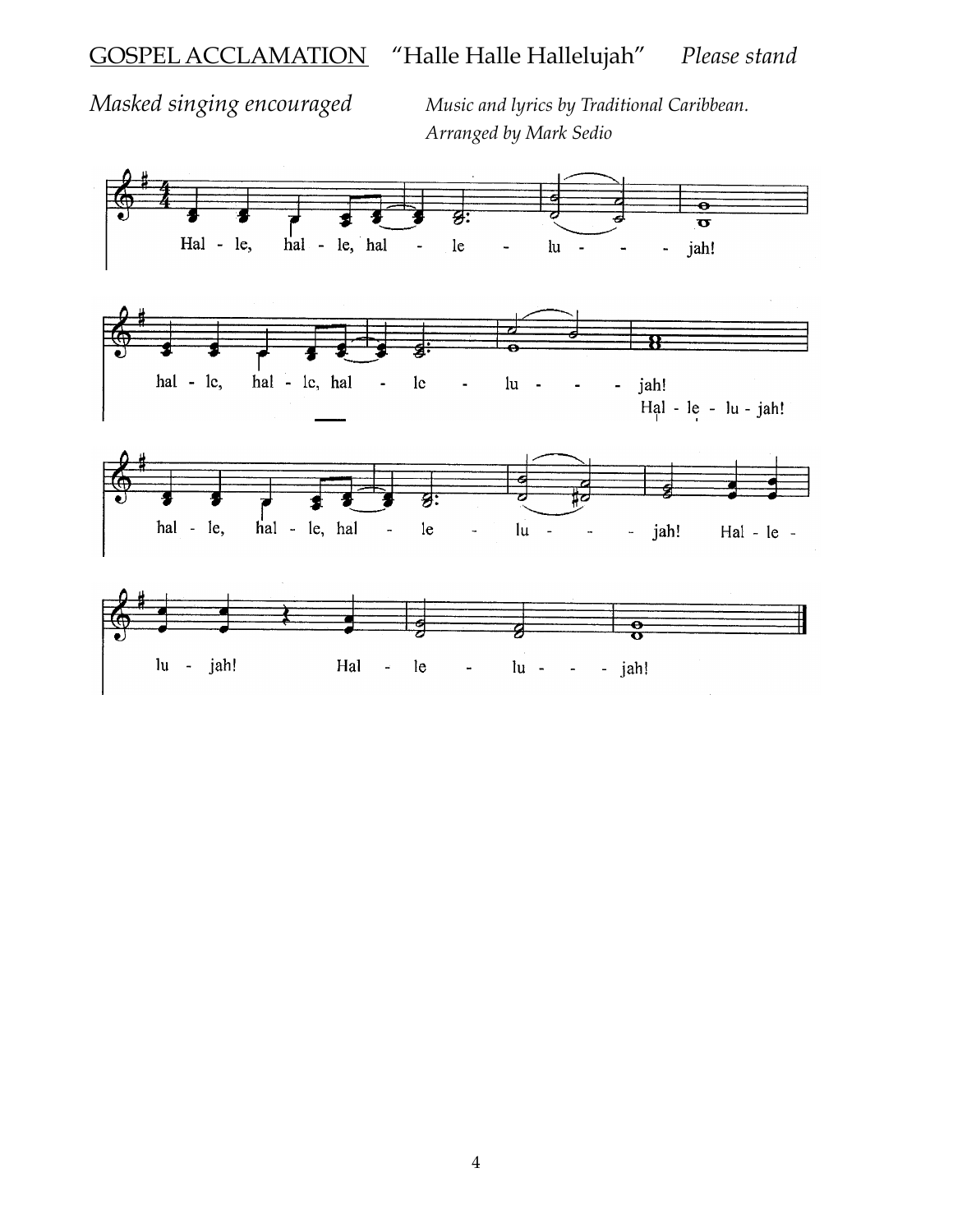#### THE HOLY GOSPEL

Celebrant: The Holy Gospel of our Lord Jesus Christ according to John.

## People: **Glory to you, Lord Christ.**

Now when the Pharisees and some of the scribes who had come from Jerusalem gathered around him, they noticed that some of his disciples were eating with defiled hands, that is, without washing them. (For the Pharisees, and all the Jews, do not eat unless they thoroughly wash their hands, thus observing the tradition of the elders; and they do not eat anything from the market unless they wash it; and there are also many other traditions that they observe, the washing of cups, pots, and bronze kettles.) So the Pharisees and the scribes asked him, "Why do your disciples not live according to the tradition of the elders, but eat with defiled hands?" He said to them, "Isaiah prophesied rightly about you hypocrites, as it is written,

'This people honors me with their lips, but their hearts are far from me; in vain do they worship me, teaching human precepts as doctrines.'

You abandon the commandment of God and hold to human tradition."

Then he called the crowd again and said to them, "Listen to me, all of you, and understand: there is nothing outside a person that by going in can defile, but the things that come out are what defile."

For it is from within, from the human heart, that evil intentions come: fornication, theft, murder, adultery, avarice, wickedness, deceit, licentiousness, envy, slander, pride, folly. All these evil things come from within, and they defile a person.

*John 7:1-8, 14-15, 21-23*

Deacon: The Gospel of our Lord.

**People: Praise to you, Lord Christ.**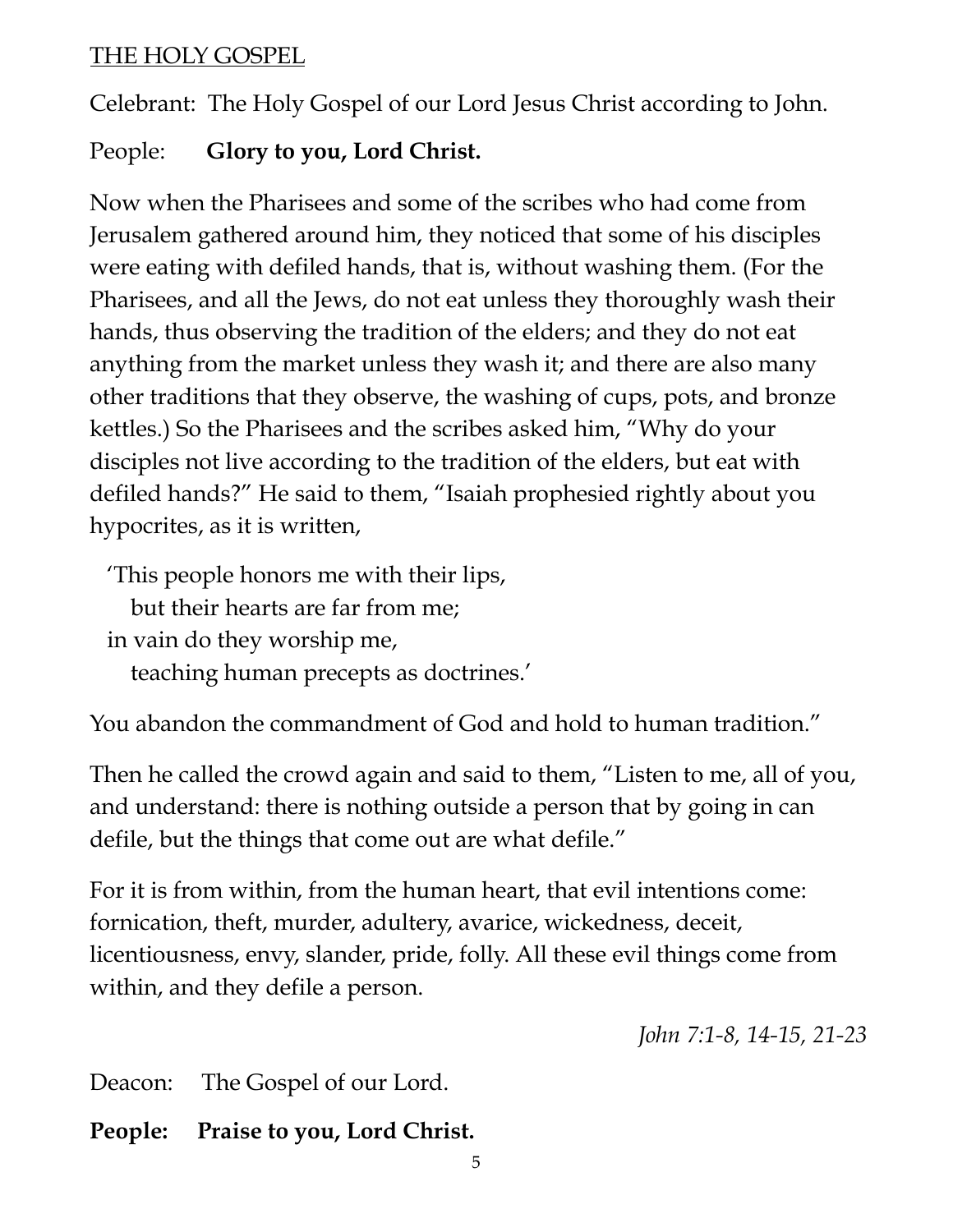SERMON The Rev'd Cindy Rasmussen

#### AFFIRMATION OF FAITH "This I Believe"

*Crocker Matthew Philip and Fielding Benjamin David*

SPECIAL MUSIC FOR PRAYER AND MEDITATION *Please be seated You're invited to light a candle at our prayer table and write your prayer intentions on the Prayer Board during the music. Please stay socially distant.*

PRAYERS OF THE PEOPLE *Please stand*

Let us pray for the Church and for the world.

Come, Holy Spirit, into your church and its people. Fill us with the power and purpose of the gospel.

Leader: Hear us, O God.

**ALL: Your mercy is great.**

Come, Holy Spirit, into the nations of the world. Rain down your peace onto nations at war or in crisis.

Leader: Hear us, O God.

#### **ALL: Your mercy is great.**

Come, Holy Spirit, into the lives of those in need. We especially pray for \_\_\_\_\_\_\_\_\_\_\_\_\_\_\_\_\_\_\_\_\_\_\_\_\_\_\_\_\_\_\_\_\_. Blanket them with your healing and

hope.

Leader: Hear us, O God.

**ALL: Your mercy is great.**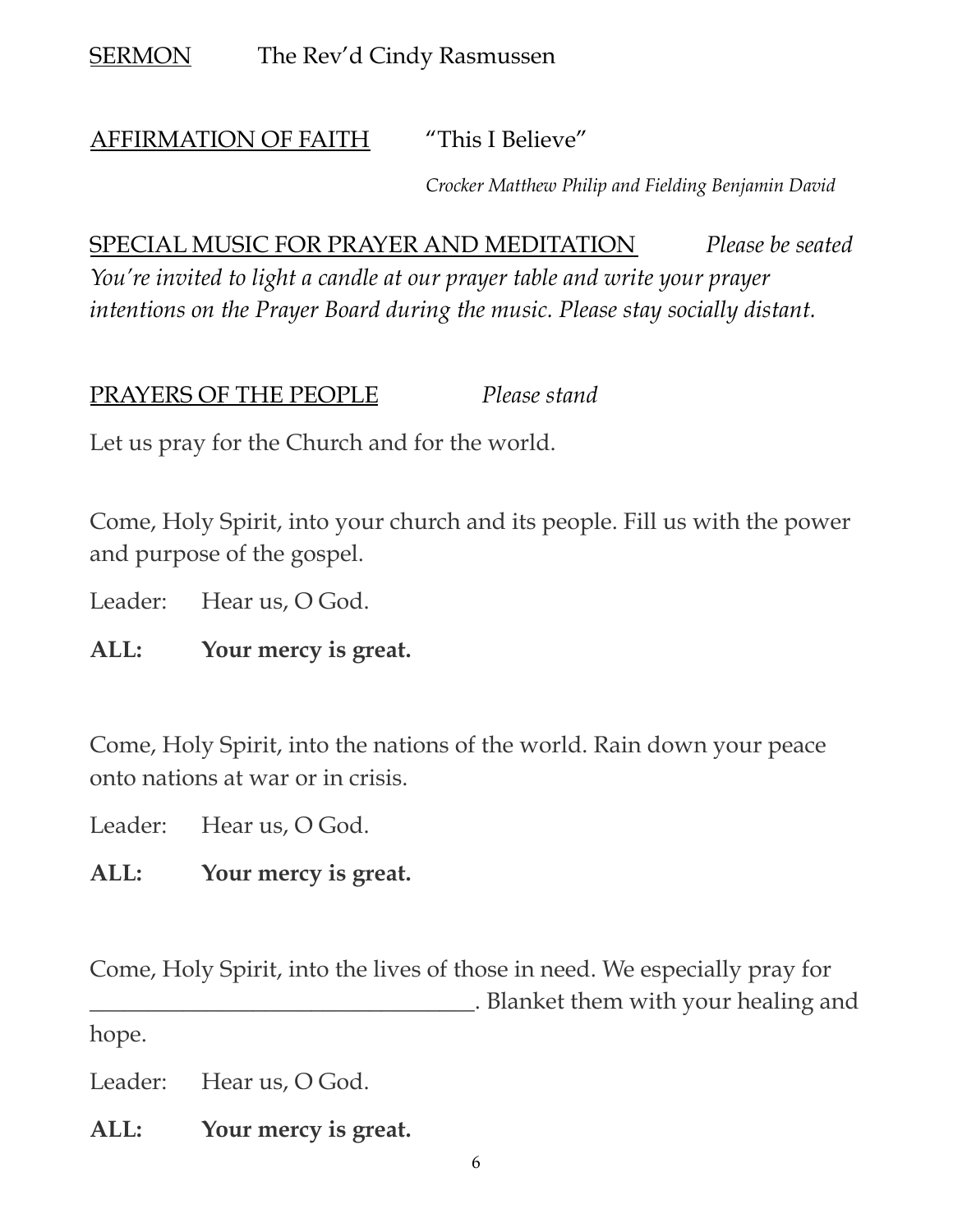Come, Holy Spirit, into our community of faith. Support us in our mission, our celebrations, and our woes.

Leader: Hear us, O God.

**ALL: Your mercy is great.**

Come, Holy Spirit, into our thanksgiving for the lives of all the faithful departed.

Leader: Hear us, O God.

**ALL: Your mercy is great.**

CLOSING COLLECT: Into your care, O God we place ourselves and all our prayers, trusting your promise of new life in Jesus Christ, our risen Savior

## THE PEACE

The peace of the Lord be with you always.

#### **And also with you.**

MUSIC "Crowded Table" *(Please stand and sing)*

*Brandie Carlile, Natalie Hemby, and Lori McKenna Text adapted for worship*

*Eucharistic Ministers come to the altar during this music*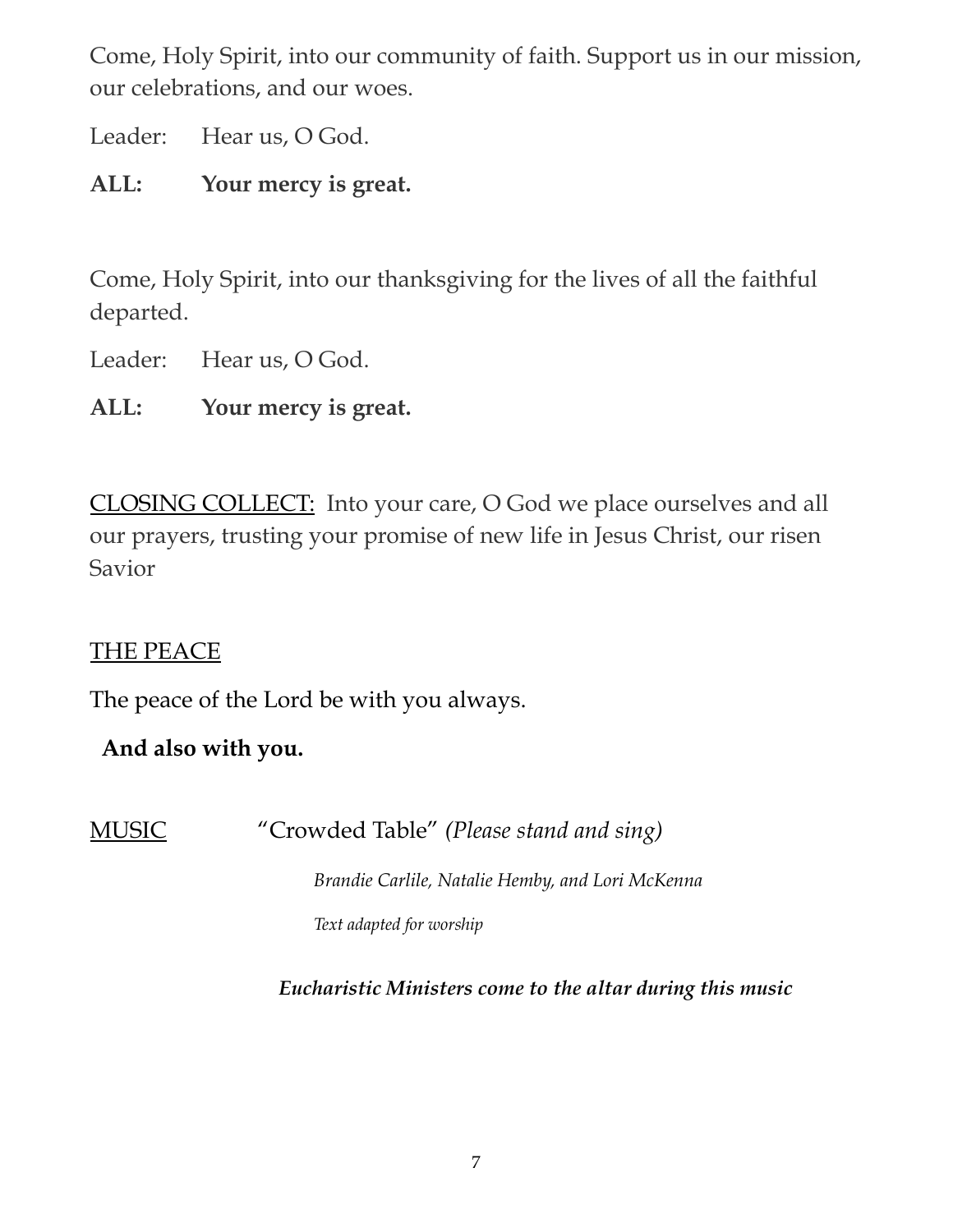# **Refrain**

I want a church with a crowded table And a place at the altar for everyone Let us take on the world while we're fed and able And bring us back together when the day is done

If we want a garden we're gonna have to sow the seed Plant a little happiness - let the roots run deep If it's love that we give - then it's love that we reap If we want a garden we're gonna have to sow the seed **(+ Refrain)**

# THE HOLY EUCHARIST

# **ALL: We ask you to lift our hearts as we give thanks for all you do**

Gracious God, you made the world and all that is in it; you made this day and we rejoice in it! For this is the day your prophets testified about when you destroy the shroud of death and open the gates of salvation to all who believe.



You sent your Son, Jesus, among us, anointed with your Holy Spirit and power to preach peace and heal all who were oppressed.

Therefore, with the whole realm of nature around us, with earth, sea and sky, with angels and archangels who envelop us, with all the saints before us and beside us. with sisters and brothers, east and west, north and south,

And with loved ones, separate from us now, who yet, in this mystery are close to us,

We join in the chorus of praise that rings through eternity: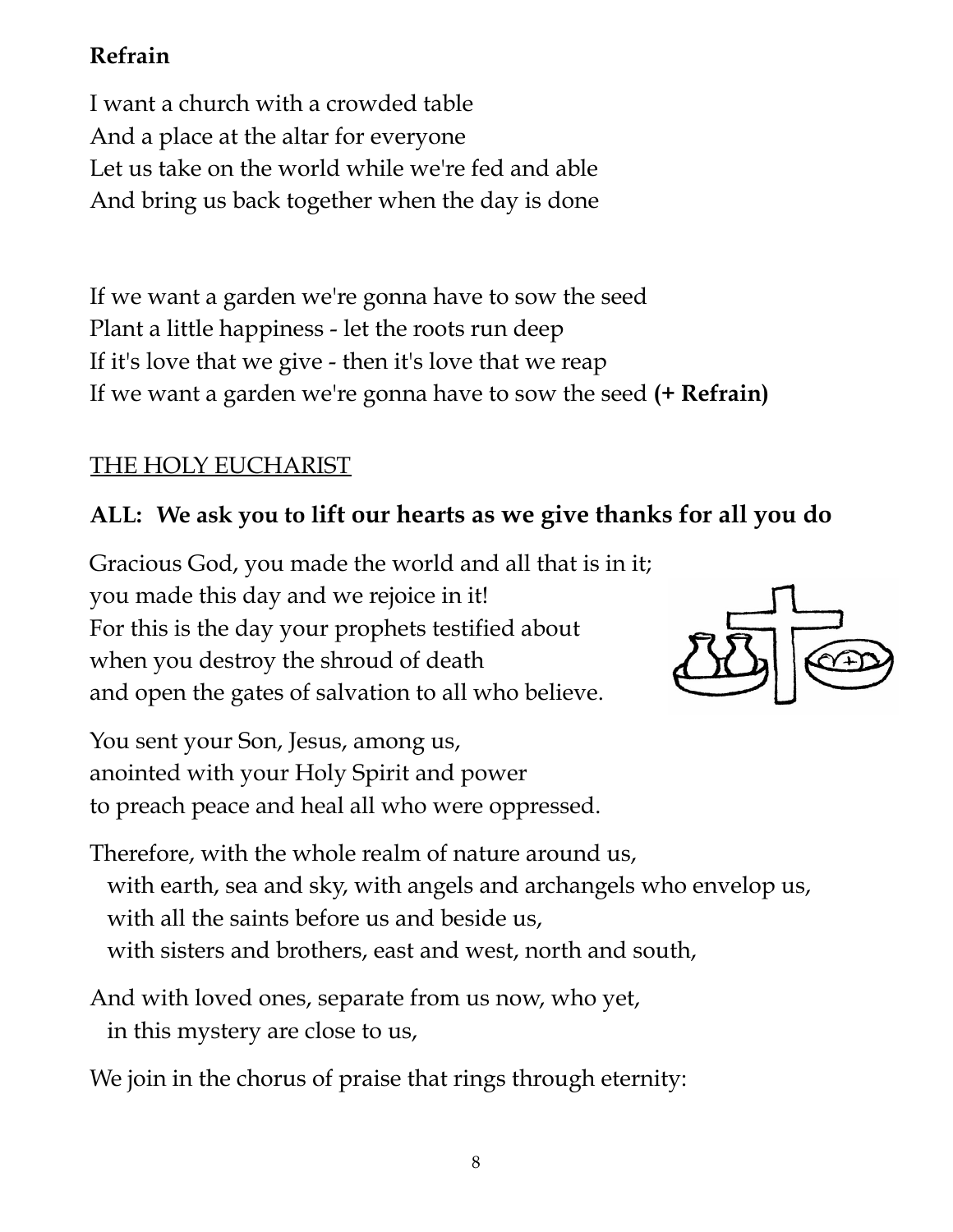**Holy, holy, holy Lord, God of power and might, heaven and earth are full of your glory. Hosanna in the highest.**

# **Blessed is the One who comes in the name of the Lord. Hosanna in the highest.**

Blessed are you, O God, who breaks open deep the tomb of our pain, calls life out of death, and leads all creation into life eternal.

Blessed is your Spirit, that broods over the deep, stirs our hearts, who comforts and confounds. Your Spirit, that animates all of creation - plants, animals, and all of us. Your Spirit, that dwells in us.

On the night when he was betrayed, took bread, gave thanks, broke it, and said:

# **"Take, eat: This is my Body which is given for you. Do this for the remembrance of me."**

As supper was ending, Jesus took the cup of wine, and when he had given thanks, he gave it to them and said:

# **"Drink this all of you. This is my Blood of the new Covenant, which is poured out for you and for all for the forgiveness of sins. Whenever you drink it, do this for the remembrance of me."**

So, as we eat this bread and drink this cup, we proclaim the mystery of our faith:

# **Christ has died; Christ is risen; Christ will come again.**

Therefore, here in this place, we celebrate the flames that gave birth to the church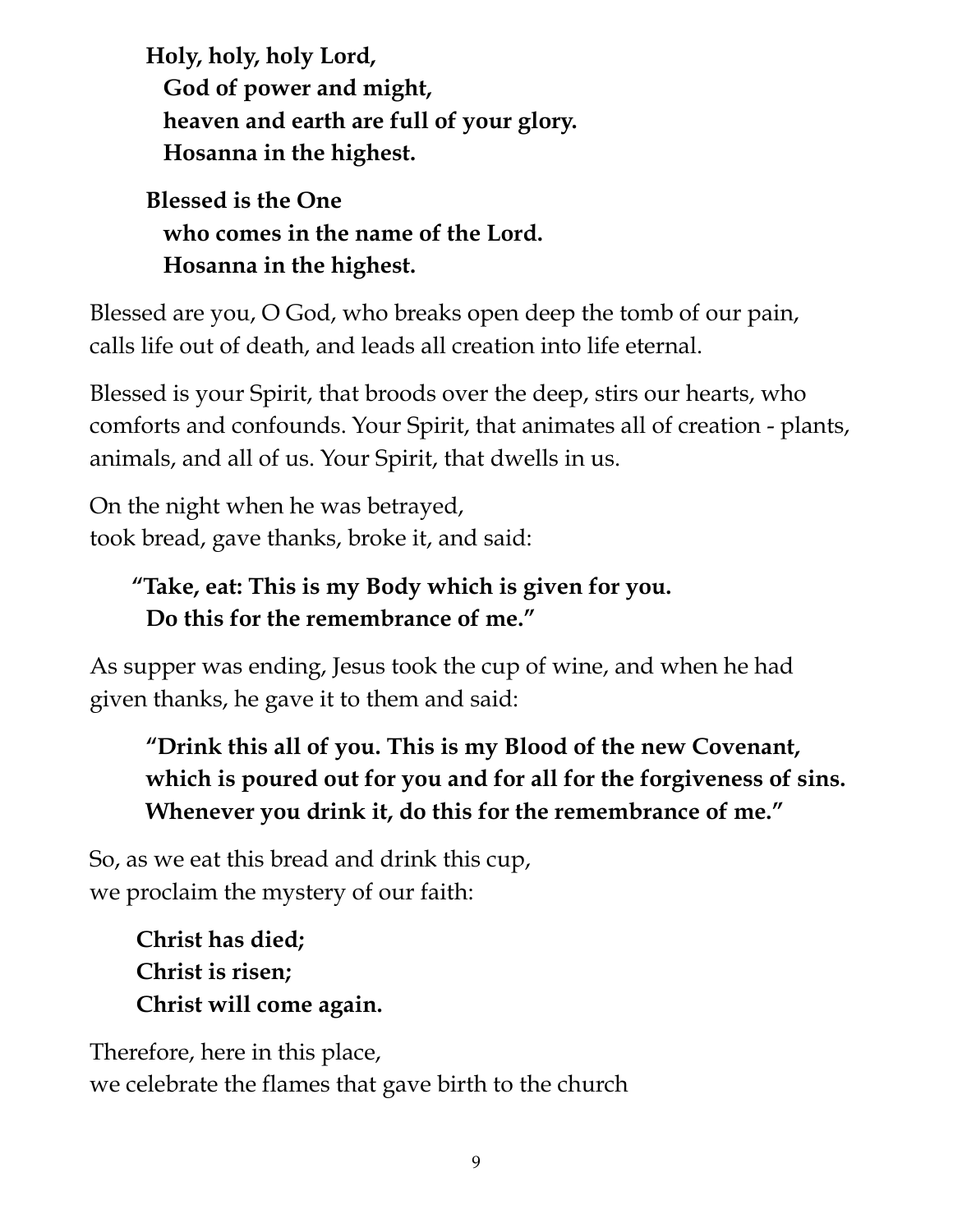And has shared among his community through the centuries, and shares with us now.

Come now, O Spirit of Christ, brood over these bodily things, this bread and this wine.

## **May they be for us your body and blood, vibrant with life, healing, renewing and making us whole.**

Anoint us with your life-giving power that we might recognize your presence in each and every person.

**By Christ, with Christ, and in Christ, in the unity of the Holy Spirit all honor and glory are yours, Almighty Father, now and forever. Amen.**

#### THE LORD'S PRAYER

As our Savior Christ has taught us, we are bold to pray,

**Our Father in heaven, hallowed be your Name,**

**your kingdom come, your will be done,**

**on earth as it is in heaven.**

**Give us today our daily bread.**

**Forgive us our sins**

**as we forgive those who sin against us.**

**Save us from the time of trial,**

**and deliver us from evil.**

**For the kingdom, the power,**

**and the glory are yours,**

**now and forever. Amen.**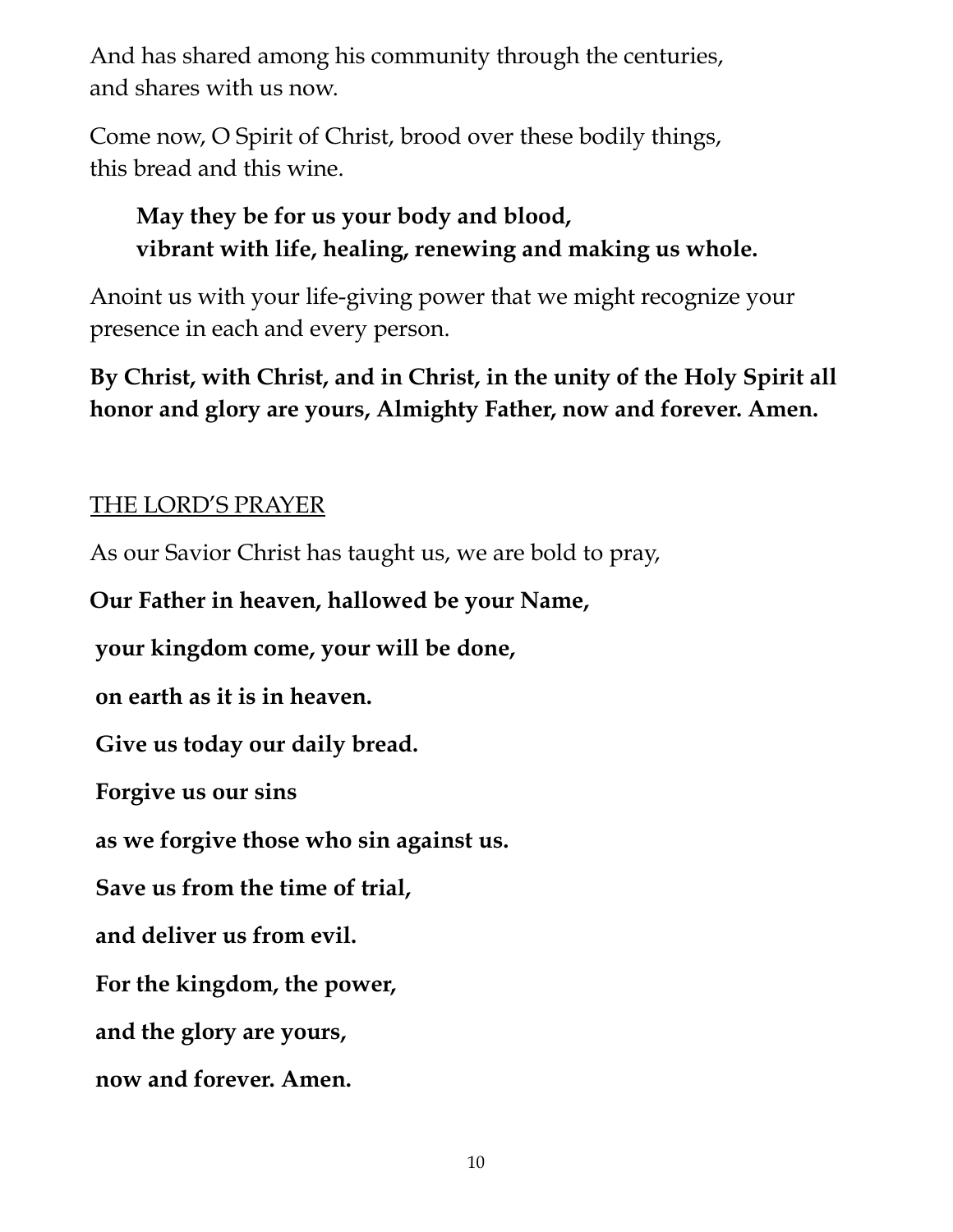#### THE BREAKING OF THE BREAD

We break this bread to share in the Body of Christ.

## **We who are many are one body, for we share in this one bread.**

The feast of life has been prepared for you -

partake and be filled with the goodness of God.

#### WELCOME TO THE TABLE

*All are welcome to receive communion.*

*Please be seated. Our Eucharistic Ministers will come to you. As they approach, please stand if you are able. Gluten-free wafers and grape juice are available.*

COMMUNION MUSIC All Who Hunger Gather Gladly

*Music and Lyrics by Sylvia G. Dunstan*

## POST COMMUNION PRAYER

**Life-giving God, in the mystery of Christ's resurrection you send light to conquer darkness, water to give new life, and the bread of life to nourish your people. Send us forth as witnesses to your Son's resurrection that we may show your glory to all the world; through Jesus Christ our Lord. Amen.**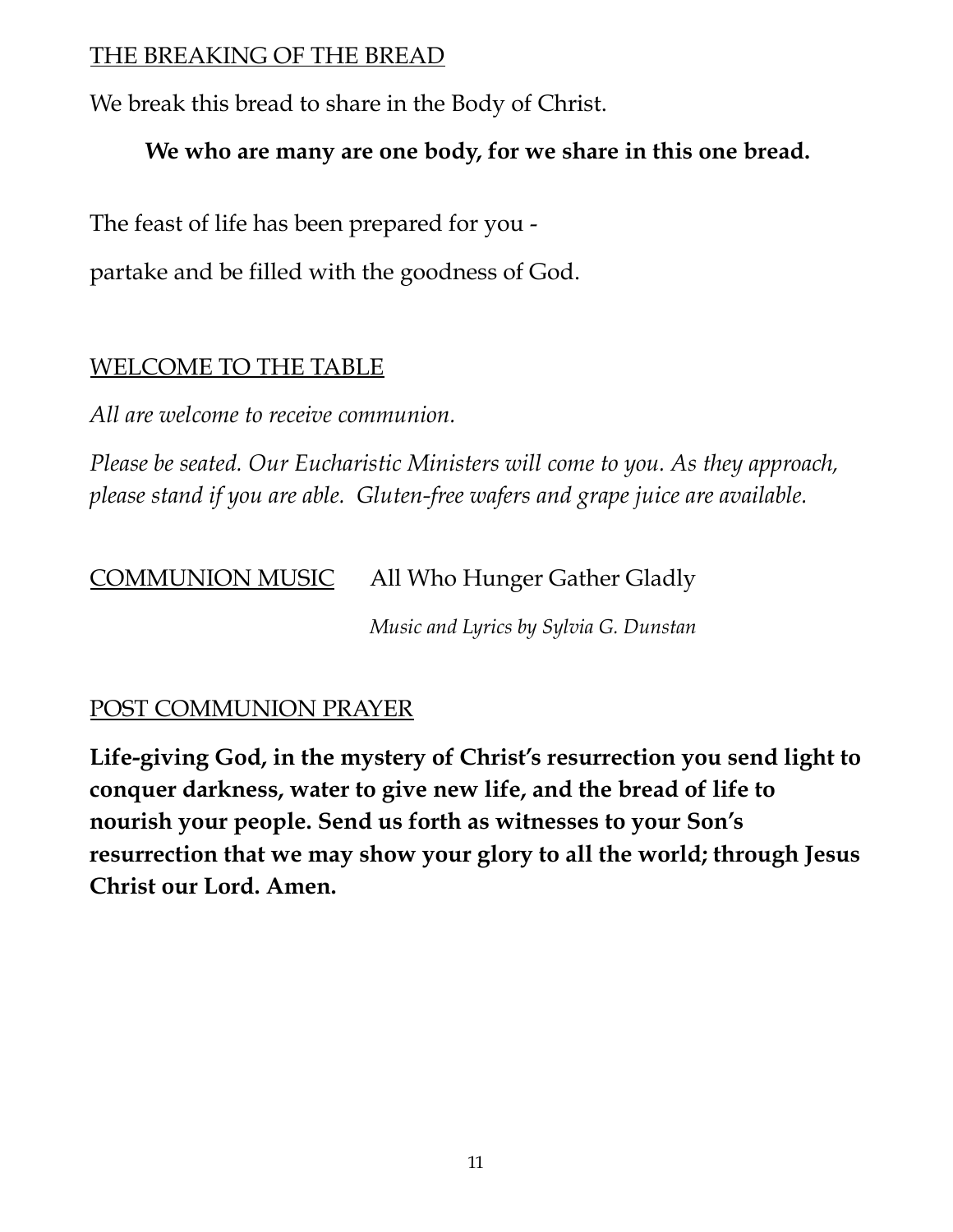#### FINAL BLESSING

#### RECESSIONAL MUSIC Lift Every Voice And Sing

*Music by J. Rosamond Johnson, lyrics by James Weldon Johnson*

#### **DISMISSAL**

Alleluia. Go in peace. Tend to your spirit and our city.

## **Thanks be to God. Alleluia, alleluia!**

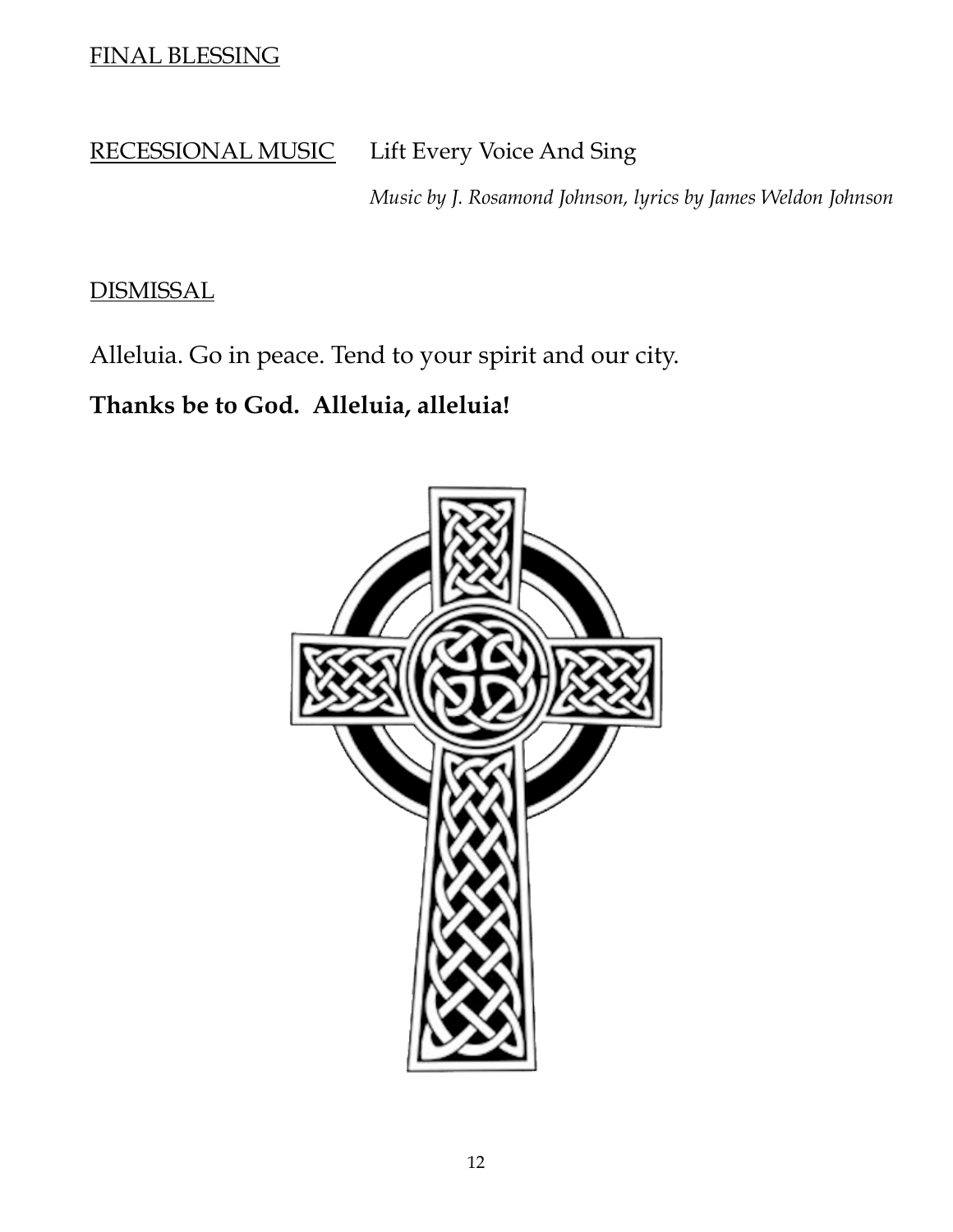## **SMSJ WEEKLY CALENDAR** (August 29, 2021 - September 4, 2021)

| Monday    |                 |                                                                                        |  |
|-----------|-----------------|----------------------------------------------------------------------------------------|--|
|           | 6pm             | E.D.E.N. 1199 Culver Garden<br>Captains: Melanie and Judy                              |  |
| Tuesday   |                 |                                                                                        |  |
|           | 9am             | Food Shelf Ministry Prep & Foodlink Delivery                                           |  |
|           | 10am            | E.D.E.N. 408 Rosewood Terr. - Children's Garden<br>Captain: Erin                       |  |
|           | 10am            | E.D.E.N. 336 Parsells Ave. Garden<br>Captain: Deacon Mike                              |  |
|           | 5pm             | E.D.E.N. 448 Merchants Rd. Garden<br>Captain: Deb S.                                   |  |
| Wednesday |                 |                                                                                        |  |
|           | 9am             | E.D.E.N. Church (1245 Culver) Garden<br>Captains: Mary E. and Mary Ellen F.            |  |
|           | 10:30-12pm      | <b>Food Shelf Ministry</b>                                                             |  |
|           | $9:30$ am       | <b>Morning Healing Eucharist -</b><br>Weather permitting it will be held in the garden |  |
| Thursday  |                 |                                                                                        |  |
|           | $4pm-7pm$       | CSA Food Share pick-up for Farm Stand                                                  |  |
| Friday    |                 |                                                                                        |  |
|           | 11:30am         | E.D.E.N. Denver Training Garden<br>Captains: Aisha & Becky                             |  |
| Saturday  |                 |                                                                                        |  |
|           | $9:30-12:30$ pm | Farm Stand                                                                             |  |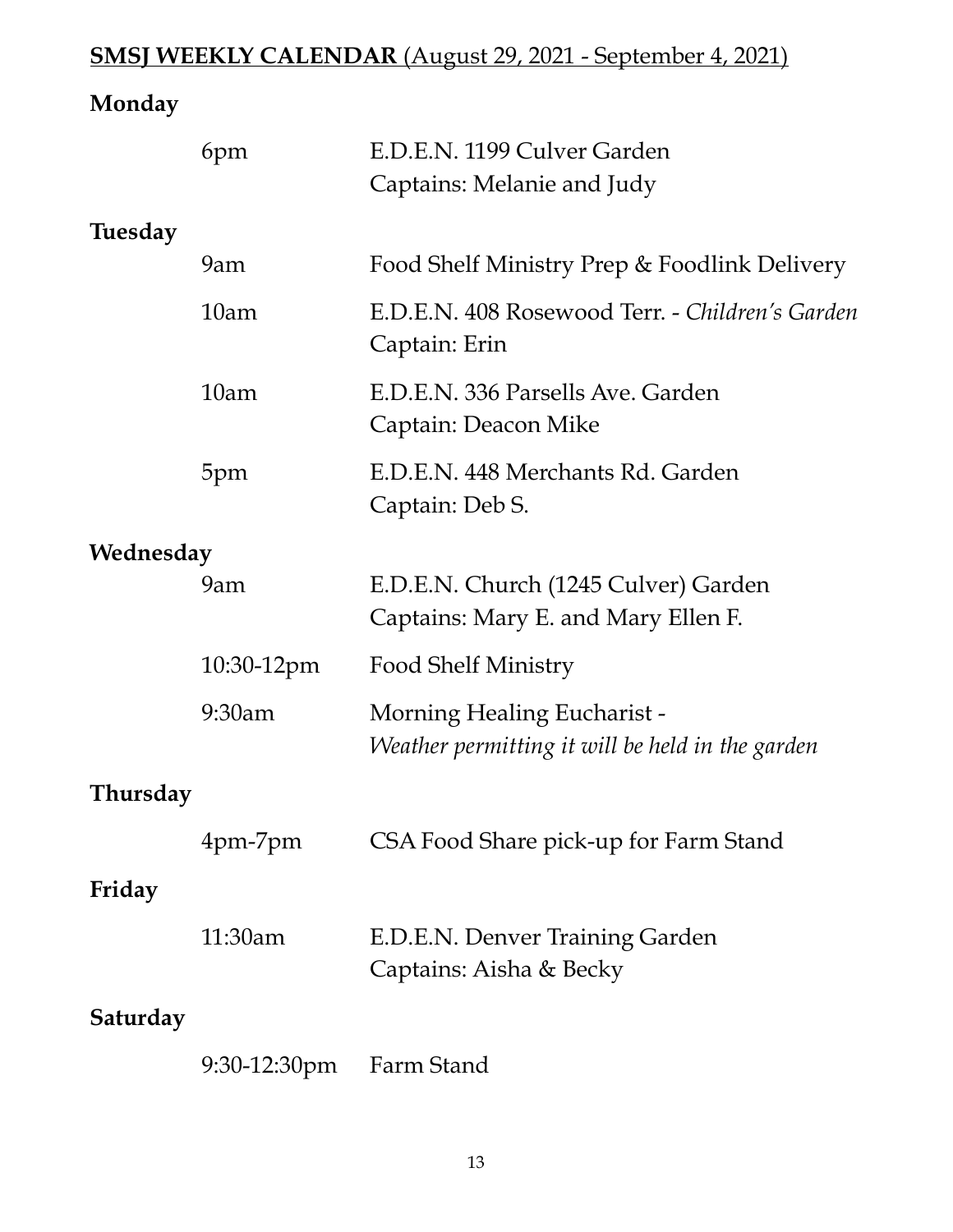## **Saturday Farm Stand**

Thank you to all our gardeners and Farm Stand volunteers who helped plant, care for and harvest our veggies.

## **Teen Empowerment**

We continue to share our space with Teen Empowerment. They have been working on asset mapping in the Beechwood neighborhood this summer. We look forward to continuing to support the good work they do.

# **Bible Study**

Beginning **September 8th**, Pastor Cindy will be leading a weekly Bible Study. Study will take place on Thursday nights at **7:00PM** and participants will be able to attend in person or online. We will be studying the Book of Acts! Sign-up and additional information about the course will be distributed soon.

# **Prayer Concerns and/or Thanksgivings**

Our newsprint "Prayer" board is back. You are welcome to light a candle and put the name(s) of those you would like us to hold in prayer. First names will be shared during the Prayers of the People.

# **Readers and Eucharistic Ministers**

If you'd like to serve as a Reader and/or a Eucharistic Minister, thank you for serving. Please let Deacon Mike or Pastor Cindy know if corrections need to be made to the list below.